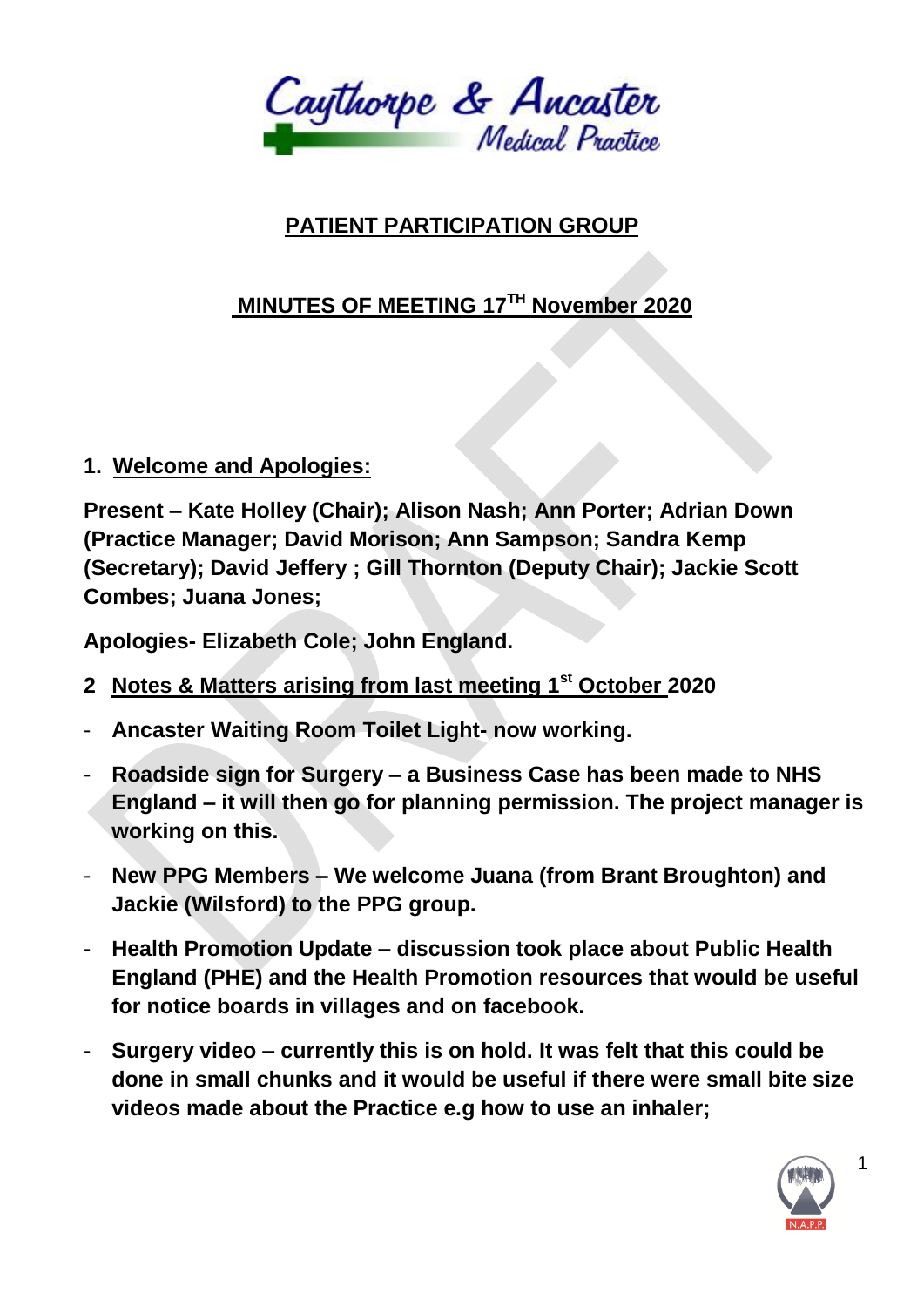- **Ask my GP. Video consultations have taken place in some Care Homes with IPads to allow the GP to make decisions and also in Patient's homes, allowing the GP to decide to do a home visit or face to face consultation if necessary.**

### **3. Medical Practice Issues.**

- **The Practice has faced some challenging times since the start of the pandemic e.g. Staff needing to isolate, shielding or working from home ; Staff needing to take annual leave, which they would lose if not taken; difficulties with blood tests. At one stage only very urgent blood tests were being done due to lack of reagent from manufacturer (Roche).**
- **Another challenge faced by the Surgery is the management of Patients with long term health conditions. Regular reviews have been disrupted by lockdown and blood test restrictions, necessitating prioritising reviews for the most urgent patients. Patients will be contacted to re arrange delayed reviews.**
- **With regard to Brexit and patient medication the Practice is well stocked to ensure that patients are well protected.**
- **Patient activity has increased and managing "Ask My GP" has been challenging with key personnel working remotely. Numbers are highest on Mondays and capacity of GP's to manage this has been increased. When there is extreme demand the screen will say "try tomorrow" but that has only been used twice in the last 6 weeks.**
- **The Flu campaign has gone very well at both Caythorpe and Ancaster Surgery – Over 65's and most vulnerable were done first and are almost finished. Tuesday evenings have been used for people who work during the day. The Clinically Extremely Vulnerable (CEV) (was the Shielding group) were vaccinated and their Household family members are now being asked to contact the Surgery to arrange their own vaccination.**
- **Covid vaccinations are unlikely to be done at a Practice level initially, with sites being identified in Grantham and Sleaford for Patients to access. We are awaiting further details from NHS England to reassure Patients regarding safety of vaccinations. Members suggested that publishing FAQ'S (Frequently Asked Questions) or a fact sheet on the**